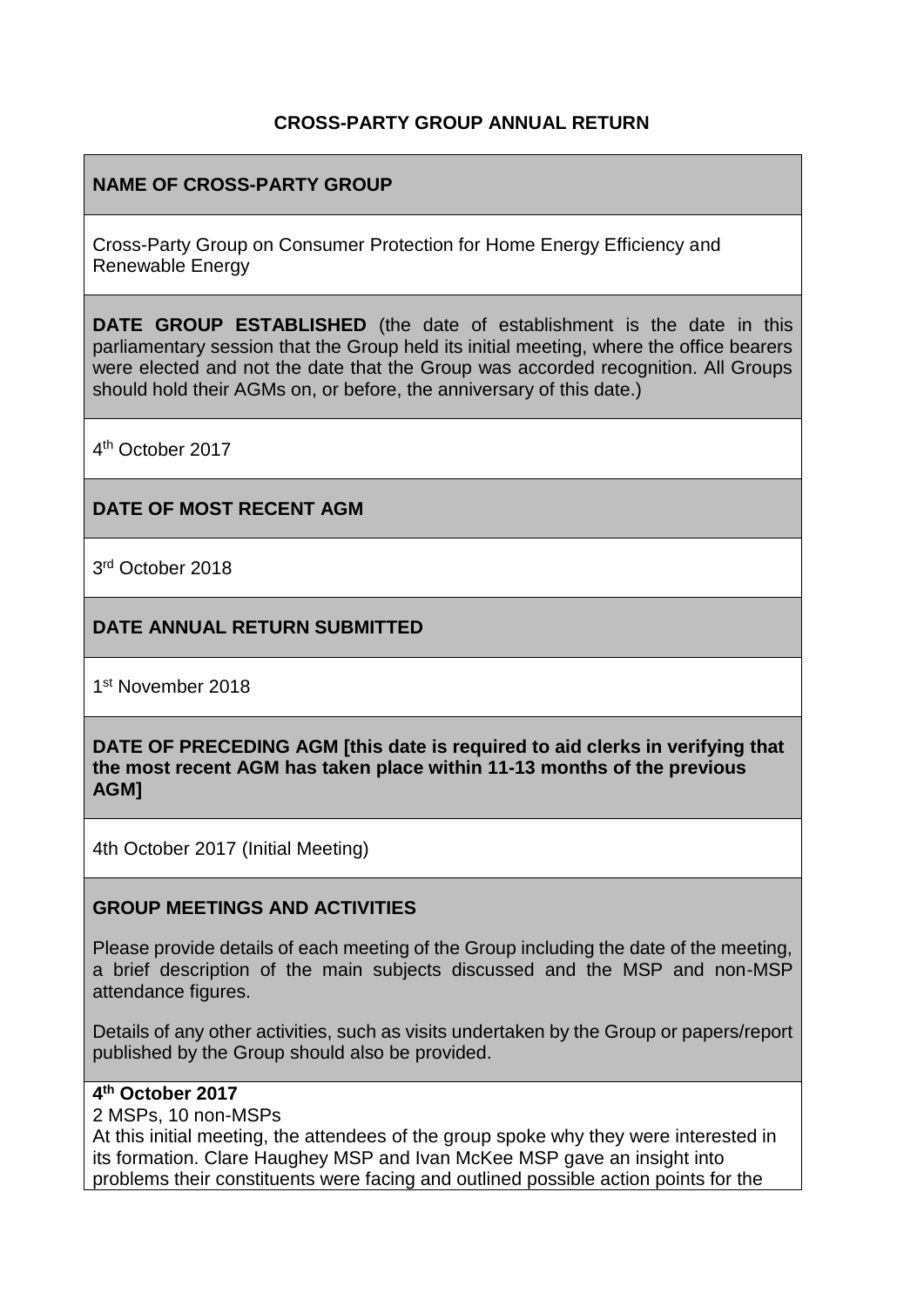group going forward. At this initial meeting Clare Haughey MSP was elected as convener, and Ivan McKee MSP was elected as vice-convener.

### **6 th February 2018**

4 MSPs, 22 non-MSPs

At this meeting, the group heard of issues with the mis-selling of energy efficiency products through presentations from different stakeholders' perspectives. Hamilton Citizens Advice Bureau gave a presentation from consumers/ consumer groups; a representative of Wetherby Building Systems Ltd. spoke on the effect of companies mis-selling of energy efficiency products on other companies – i.e. those who aren't alleged to have breached the Green Deal Code of Practice; and Scottish Power gave a brief talk on the repercussions facing energy providers. These presentations were then followed by a Q&A between all attendees.

## **12th June 2018**

#### 3 MSPs, 18 non-MSPs

At this meeting, the group were given a presentation by Citizens Advice Scotland on the gaps in consumer protection under the Green Deal, followed by a discussion on the below points:

- Where in the process is redress falling down for customers?
- What advocacy work can be done by politicians, consumer groups and industry bodies to seek redress/compensation for claimants affected by Green Deal mis-selling?
- How can we better coordinate our efforts as a group to improve the redress process for existing complainants?

#### **3 rd October 2018**

#### 4 MSPs, 18 non-MSPs

At this meeting, which included the AGM, Tom Arthur MSP was elected as convener and James Dornan MSP as vice-convener. The group heard presentations from Trading Standards Scotland and Energy Saving Trust on handling complaints, joint working, and steps to prevent rogue trading, and then from the Green Deal Finance Company on their complaint handling process.

#### **MSP MEMBERS OF THE GROUP**

Please provide names and party designation of all MSP members of the Group.

Tom Arthur MSP, SNP

James Dornan MSP, SNP

Linda Fabiani MSP, SNP

Ross Greer MSP, Green

Alex Cole-Hamilton MSP, Liberal Democrats

#### **NON-MSP MEMBERS OF THE GROUP**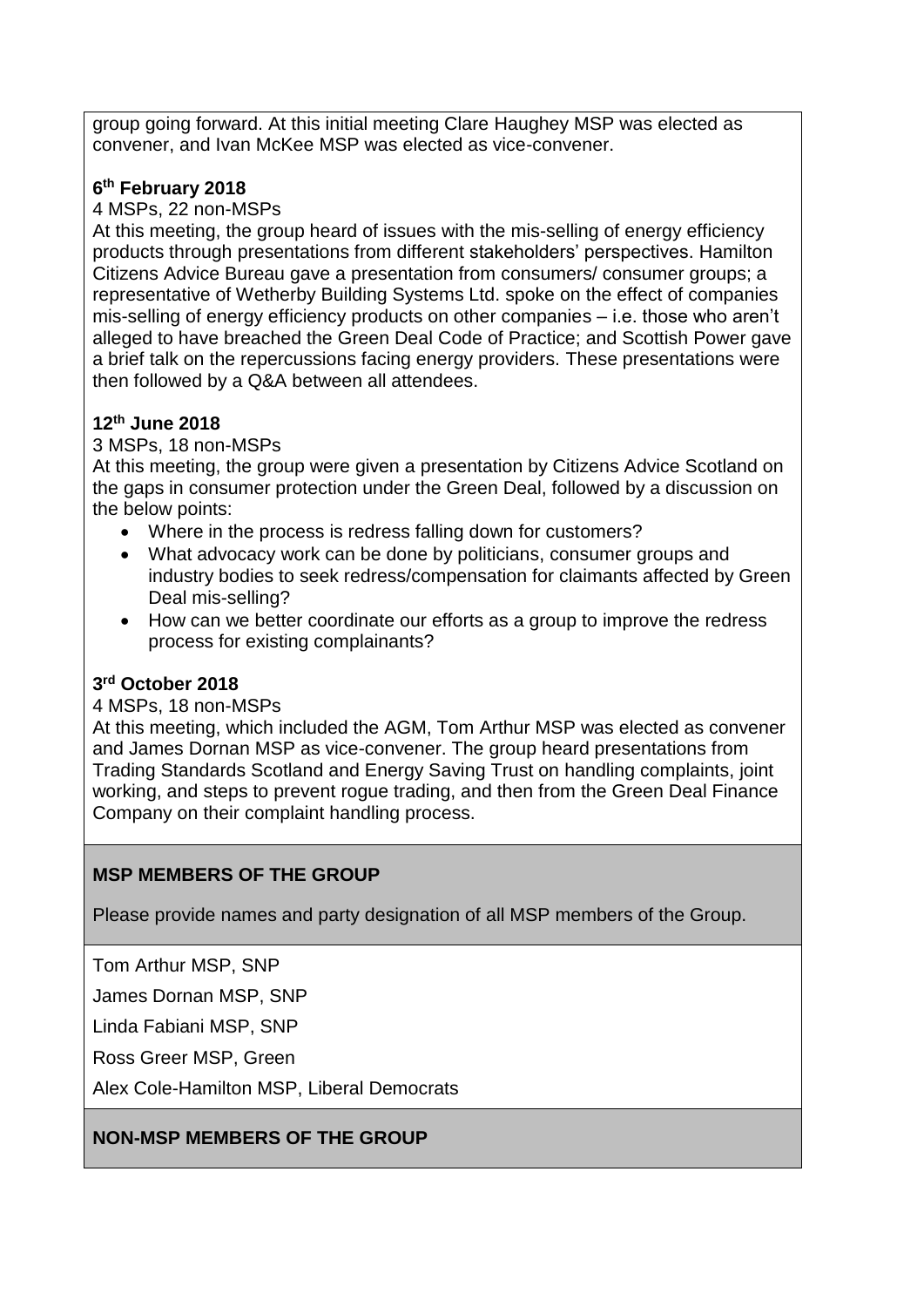For organisational members please provide only the name of the organisation, it is not necessary to provide the name(s) of individuals who may represent the organisation at meetings of the Group.

| Individuals   |                |                                                                               |
|---------------|----------------|-------------------------------------------------------------------------------|
| Organisations | 1              | <b>Trading Standards Scotland</b>                                             |
|               | $\overline{2}$ | Home Insulation & Energy Systems Quality Assured<br><b>Contractors Scheme</b> |
|               | 3              | <b>Hamilton CAB</b>                                                           |
|               | 4              | <b>Energy Saving Trust</b>                                                    |
|               | 5              | <b>HELMS Action Group Ayrshire</b>                                            |
|               | 6              | East Ayrshire CAB                                                             |
|               | 7              | <b>Green Deal Finance Company</b>                                             |
|               | 8              | <b>Energy Action Scotland</b>                                                 |
|               | 9              | Green Deal Action Group Glasgow North East                                    |
|               | 10             | <b>Citizens Advice Scotland</b>                                               |
|               | 11             | <b>SSE</b>                                                                    |

#### **GROUP OFFICE BEARERS**

Please provide names for all office bearers. The minimum requirement is that two of the office bearers are MSPs and one of these is Convener – beyond this it is a matter for the Group to decide upon the office bearers it wishes to have. It is permissible to have more than one individual elected to each office, for example, co-conveners or multiple deputy conveners.

| Convener      | Tom Arthur MSP                  |  |
|---------------|---------------------------------|--|
| Vice-Convener | James Dornan MSP                |  |
| Secretary     | <b>Citizens Advice Scotland</b> |  |
| Treasurer     | N/A                             |  |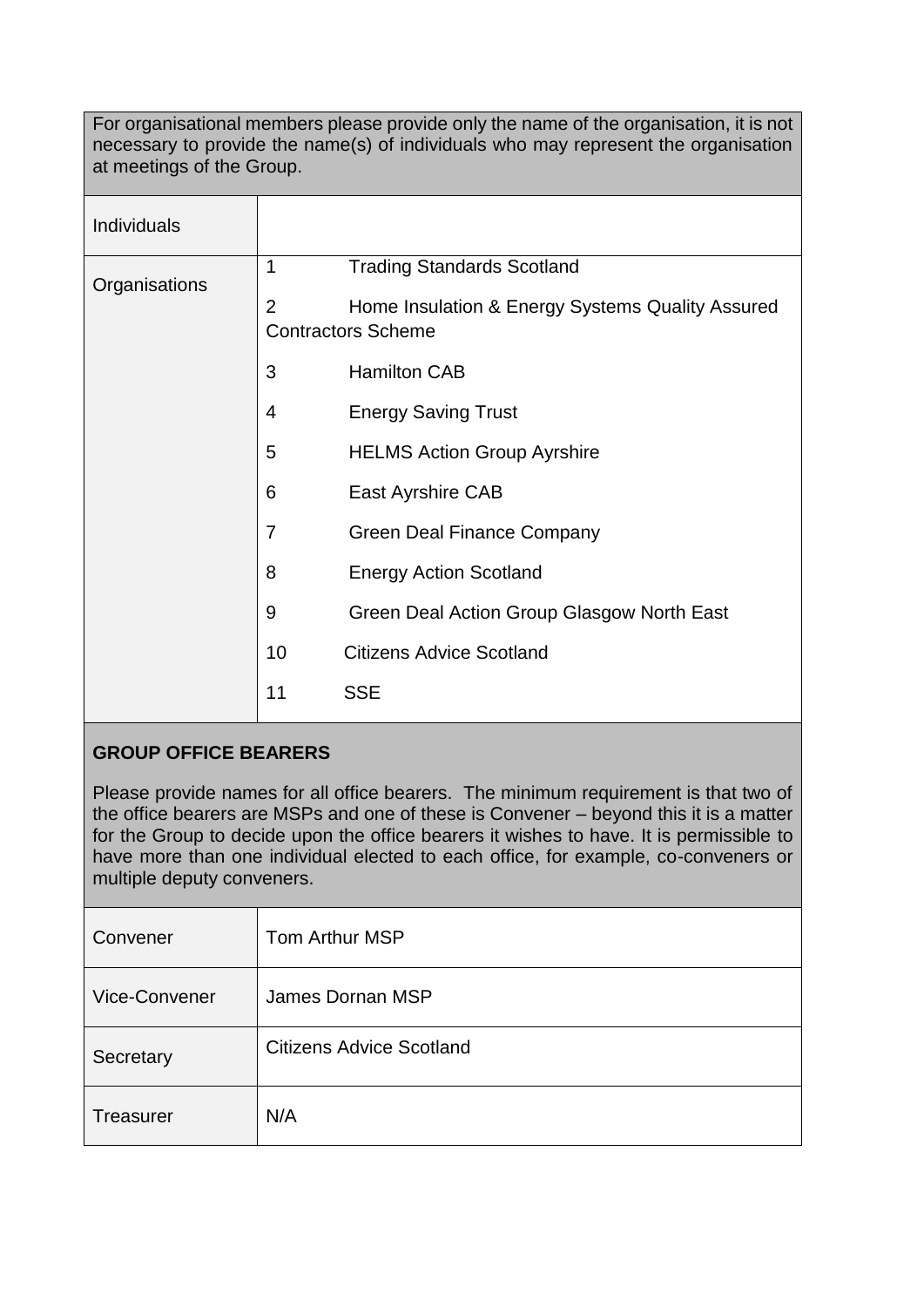# **FINANCIAL BENEFITS OR OTHER BENEFITS RECEIVED BY THE GROUP**

Please provide details of any financial or material benefit(s) received from a single source in a calendar year which has a value, either singly or cumulatively, of more than £500. This includes donations, gifts, hospitality or visits and material assistance such as secretariat support.

Details of material support should include the name of the individual providing support, the value of this support over the year, an estimate of the time spent providing this support and the name of the organisation that this individual is employed by / affiliated to in providing this support.

Groups should provide details of the date on which the benefit was received, the value of the benefit and a brief description of the benefit.

| If the Group is not disclosing any financial information please tick the box to confirm |
|-----------------------------------------------------------------------------------------|
| that the Group has considered the support received, but concluded it totalled under     |
| the threshold for disclosure $(E500)$ .                                                 |

Citizens Advice Scotland provided secretariat support. The cost to the organisation at an estimated 2 hours per month, over 12 months (Oct 17-Oct 18) is assessed to be around £336.

Citizens Advice Scotland also provided hospitality to the cost of £ 101.76.

Total value of financial and material benefit provided by Citizens Advice Scotland was estimated to be £437.76.

# **SUBSCRIPTION CHARGED BY THE GROUP**

Please provide details of the amount charged and the purpose for which the subscription is intended to be used.

No subscription fee is charged.

#### **CONVENER CONTACT DETAILS**

Name **Tom Arthur MSP**